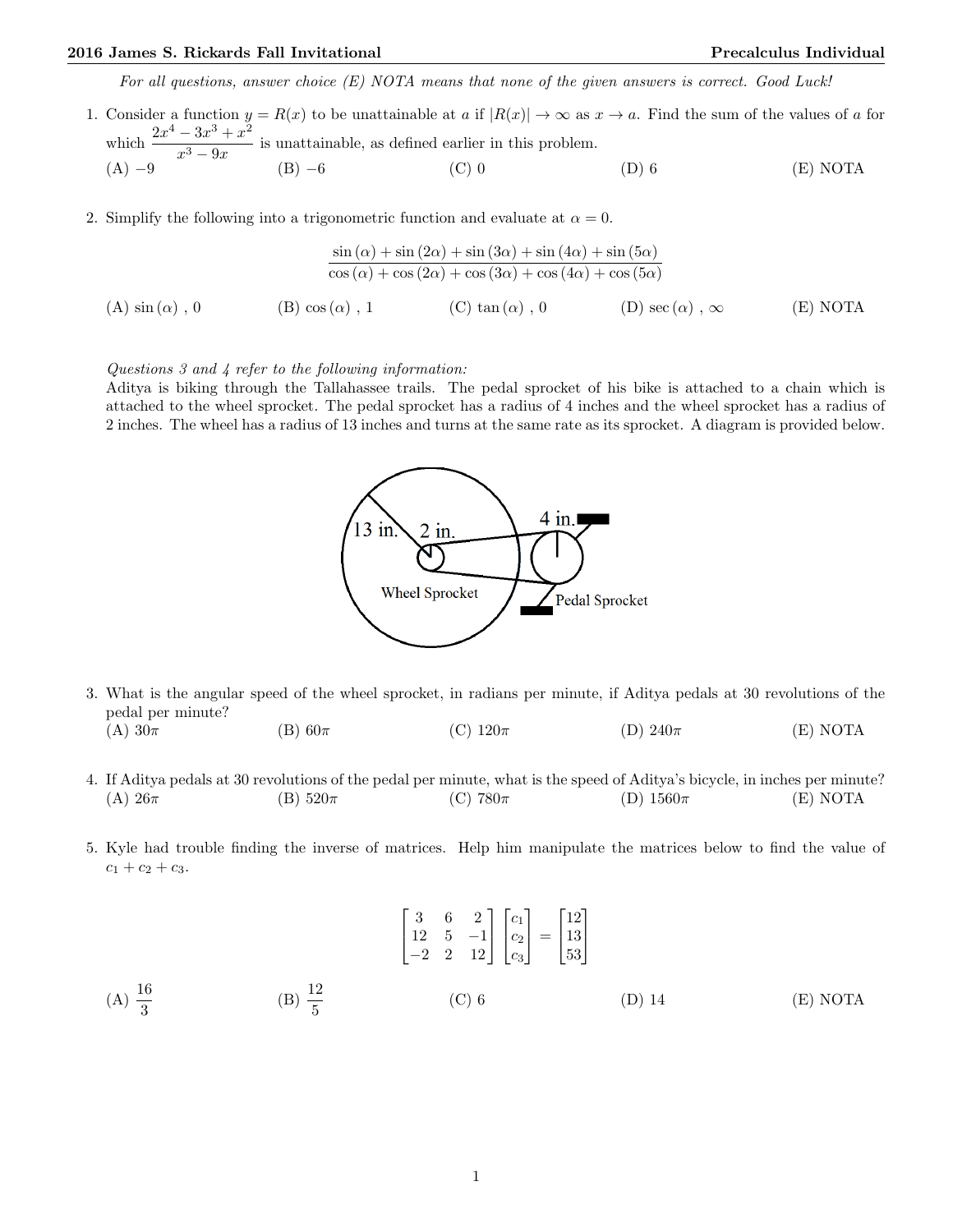6. Shardul needs to enter the Red Team's base in a game of Sky Wars. He can only enter the base and defeat his enemy if he finds the following summation. What should he answer?

(A) 0 
$$
\sum_{q=1}^{\infty} \frac{1}{q(q+1)}
$$
  
(B) 1 
$$
(C) \infty
$$
 (D) Can't be evaluated (E) NOTA

7. Planet DI is an ellipse that follows the following orbital path:

$$
\frac{(x-8)^2}{24} + \frac{(2-y)^2}{16} = 1
$$

Assume that all units of length are in kilometers. Given that Planet DI revolves around the sun every 36 Earth-years, what is the average rate at which Planet DI sweeps out the area inside its path, relative to Earth?

(A) 
$$
\frac{2\pi\sqrt{6}}{9}
$$
 km<sup>2</sup>/year (B)  $\frac{\pi\sqrt{6}}{6}$  km<sup>2</sup>/year (C)  $\frac{3\pi\sqrt{6}}{8}$  km<sup>2</sup>/year (D)  $\frac{5\pi\sqrt{2}}{6}$  km<sup>2</sup>/year (E) NOTA

- 8. Jasmine is competing in the Balls and Urns tournament. The number of balls she has to toss into urns is equal to the number of terms in the simplified expansion of  $(4b+8r-1290a+n-3d)^3$ . How many balls does she have to toss? (A) 12 (B) 15 (C) 18 (D) 35 (E) NOTA
- 9. Roehl is traveling through spacetime. Due to his high velocity, the axes of space and time warp such that he follows the path modeled by the equation  $3x^2 - 2xy + 8y^2 - 4x + 5y + 6 = 0$ . What is the shape of Roehl's path? (A) Circle (B) Parabola (C) Ellipse (D) Hyperbola (E) NOTA
- 10. What is the angle of rotation needed to eliminate the xy-term in Roehl's path, modeled by the equation  $3x^2 2xy +$  $8y^2 - 4x + 5y + 6 = 0?$

(A) 
$$
\frac{1}{2}
$$
 tan<sup>-1</sup> $\left(\frac{2}{5}\right)$  (B)  $\frac{1}{2}$  tan<sup>-1</sup> $\left(\frac{5}{2}\right)$  (C) tan<sup>-1</sup> $\left(\frac{2}{5}\right)$  (D) tan<sup>-1</sup> $\left(\frac{5}{2}\right)$  (E) NOTA

11. Meit and Rida are traveling on a plane. Their velocities can be modeled by the vectors  $\langle 8, 10 \rangle$  and  $\langle -3, 5 \rangle$  respectively. What is the angle between Meit and Rida's velocities?

(A) 
$$
\sin^{-1}\left(\frac{6}{\sqrt{1394}}\right)
$$
 (B)  $\sin^{-1}\left(\frac{13}{\sqrt{1394}}\right)$  (C)  $\cos^{-1}\left(\frac{7}{\sqrt{1394}}\right)$  (D)  $\cos^{-1}\left(\frac{21}{\sqrt{1394}}\right)$  (E) NOTA

12. A matrix is considered invertible if, when multiplied it by its inverse, the result is an identity matrix. Determine the product of the values of  $R$  such that the following matrix cannot be inverted.

(A) 0   
\n(B) 
$$
-\frac{5}{3}
$$
   
\n(C)  $-\frac{9}{4}$    
\n(D)  $\frac{13}{8}$    
\n(E) NOTA

13. Evaluate  $(1 - i)^{18}$ . (A)  $256i$  (B)  $-256i$  (C)  $512i$  (D)  $-512i$  (E) NOTA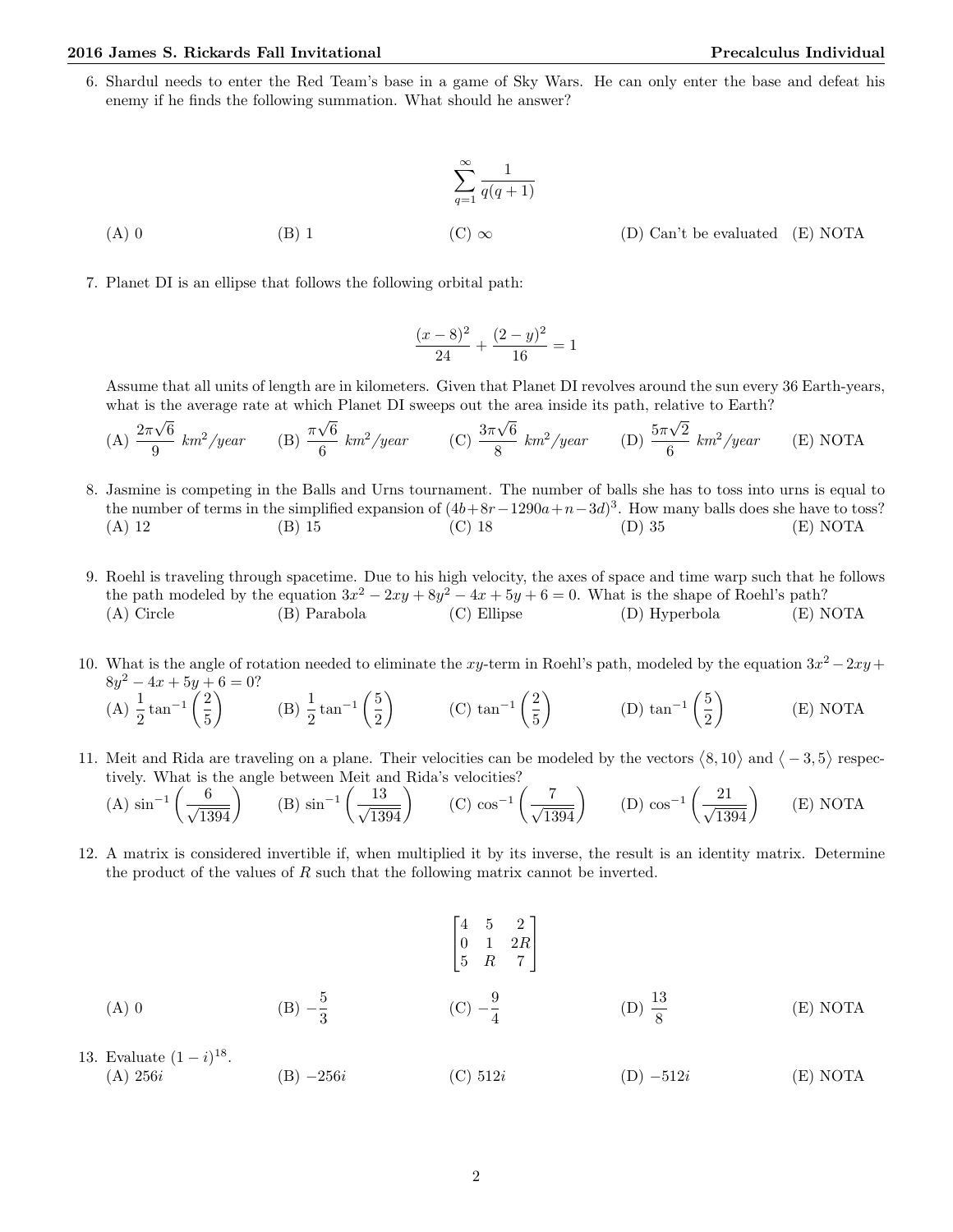$(A) \frac{100}{3}$ 

(B)  $\frac{283}{3}$ 

- 14. The shape of Aditya's nether portal is modeled by an ellipse with equation  $4x^2 + 9y^2 + 8x 54y = -85$ . Calculate the product of the latus rectum and the length of the minor axis of the portal.  $(A) \frac{64}{9}$ (B)  $\frac{32}{9}$ (C)  $\frac{16}{4}$ (D)  $\frac{8}{3}$ (E) NOTA
- 15. What is the total number of distinct arrangements of the word PRECALCUL? (A) 362880 (B) 181440 (C) 90720 (D) 45360 (E) NOTA

16. Stunned by the amazing creations on his coordinate plane, Aditya decides to make a vector through the origin and a point in the first quadrant. The cosine of the angle between the positive x-axis and his vector is  $\frac{9}{41}$ . Help Aditya find the sine of the angle between his vector and the positive  $x$ -axis.  $(A) \frac{40}{41}$ (B)  $\frac{40}{9}$ (C)  $\frac{9}{40}$ (D) Can't be determined (E) NOTA

17. Wenxin and Jasmine are on a flat plain. To complete a triangle, Wenxin shoots a laser beam up towards the clouds at an angle of 45◦ . Jasmine, who is 570 feet away, sees the spot where the laser beam intersects a cloud, when she looks up at an angle of 75°. Assuming that Wenxin and Jasmine are both heightless, find the altitude of the cloud.<br>
(A)  $335 + 10\sqrt{2}$  (B)  $350 + 36\sqrt{6}$  (C)  $285 + 95\sqrt{3}$  (D)  $360 + 48\sqrt{3}$  (E) NOTA (A)  $335 + 10\sqrt{2}$ (B)  $350 + 36\sqrt{6}$ (D)  $360 + 48\sqrt{3}$  (E) NOTA

18. The eigenvalues,  $\lambda$ , of an  $n \times n$  matrix A can be calculated by solving det  $(A - \lambda I_n) = 0$ , where  $I_n$  is the identity matrix of A. Find the sum of the eigenvalues of  $\begin{bmatrix} 3 & 6 \\ 9 & 1 \end{bmatrix}$ . (A) −51 (B) 0 (C) 4 (D)  $\frac{1}{16}$ (D)  $\frac{1}{18}$ (E) NOTA

19. John's garden is shaped as a rhombus with side lengths of 10 feet and a larger diagonal of 12 feet. What is the larger angle between two sides of the garden?

(A) 
$$
\cos^{-1}\left(\frac{7}{25}\right)
$$
 (B)  $\cos^{-1}\left(\frac{24}{25}\right)$  (C)  $\cos^{-1}\left(\frac{5}{6}\right)$  (D)  $\cos^{-1}\left(\frac{6}{5}\right)$  (E) NOTA

- 20. Jasmine's bracelet is shaped like a circle with no clasp. If she has 6 distinct items to place on the bracelet, in how many ways can she do so?
	- (A) 6! (B) 5! (C)  $\frac{6!}{2}$ (D)  $\frac{5!}{2}$ (E) NOTA
- 21. Stewart has to calculate the area of a rather obscure square. Given that  $AY = 5$ ,  $AP = 3$ ,  $AB = 8$ ,  $YP = 6$ , and  $YZ = 10$ , find the area of a square with side length  $YB$  using the provided diagram.